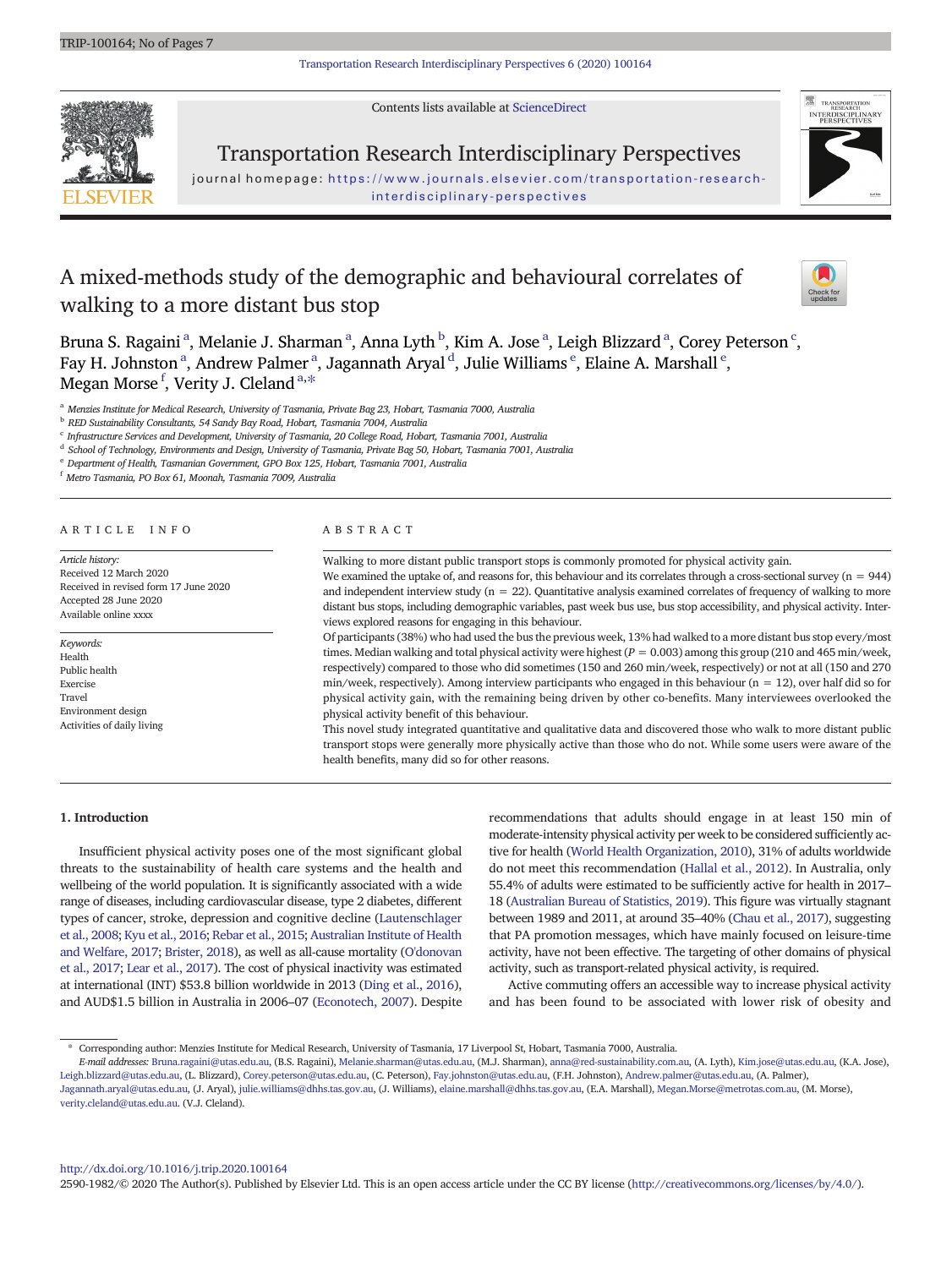cardiovascular disease ([Hamer and Chida, 2008](#page-5-0); [Flint et al., 2016\)](#page-5-0). A systematic review found that users of public transport accumulate an additional 8–15 min of total physical activity per day due to more time spent in active commuting [\(Rissel et al., 2012](#page-5-0)), suggesting an important opportunity to promote physical activity via public transport use. While private motor vehicles are the predominant mode of transport in Australia, health promotion messages in Australia and internationally encourage current public transport users to exit a station/stop earlier or walk to a more distant station/stop to add minutes of incidental physical activity ([Department of](#page-5-0) [Premier and Cabinet, 2018;](#page-5-0) [U.S. Department of Health and Human](#page-6-0) [Services, 2017](#page-6-0)). However, the uptake of these messages is unknown. An additional knowledge gap is an understanding of the characteristics of those who do partake in this behaviour. This is important information, because it may provide insights for policymakers and service providers into who may require specific targeting to encourage others to walk to more distant stations/stops, and how this might best be done.

This study aimed to fill a knowledge and practice gap by identifying the number, demographic characteristics and other correlates of people who walk to more distant stops when using public transport, and their reasons for engaging in this behaviour. To the authors' best knowledge, this is the first study to investigate this specific aspect of active transport behaviour, using a combination of quantitative and qualitative methods to offer unique insights to guide the development of more effective health promotion messages to increase physical activity levels.

# 2. Materials and methods

#### 2.1. Study design

This study used quantitative data from an online survey of Tasmanian adults (the 2017 Tasmanian Travel and Physical Activity Study) and qualitative data from an independent individual interview study conducted in 2018 with adults living in the capital city, Hobart ([Sharman et al., 2019](#page-6-0)). The aim of the online survey was to understand the relationship between the travel behaviours of Tasmanians and physical activity and health, as well as people's attitudes, preferences and perceptions of public transport. The individual interview study was designed to explore behaviour related to transport use and physical activity among bus users in Hobart. Based on preliminary survey findings, questions about walking to/from a more distant bus stop were included in the qualitative study to enable deeper exploration of this behaviour. The study was designed in consultation with key stakeholders (an urban public transport provider, a city council and a state government department).

### 2.2. Study population and recruitment methods

Tasmania is an island state of Australia with a population of approximately 520,000 [\(Australian Bureau of Statistics, 2016\)](#page-5-0), where almost half of its population resides in the Hobart region, with the remaining being found in regional areas [\(Australian Bureau of Statistics, 2017\)](#page-5-0). Buses offer the only mode of public transportation in Tasmania. Public transport use comprises 3% of Tasmanian adults' primary mode of transportation to work ([Australian Bureau of Statistics, 2011\)](#page-5-0) and 4% of primary mode of transportation for trips of all purposes in the greater capital city of Hobart ([Department of Infrastructure EaR, 2010\)](#page-5-0). Tasmania is a poor performer on health outcomes compared to other Australian states and territories and has the lowest percentage of adults considered sufficiently active for health (52.5%) ([Australian Bureau of Statistics, 2019](#page-5-0)).

For the quantitative and qualitative studies, participants were adults  $(≥18$  years) living in Tasmania during the data collection periods (March to April 2017 for the survey and April to May 2018 for the individual interviews). Participants for both studies were recruited through convenience sampling methods, which included the dissemination of promotional materials via traditional and social media, professional networks and organisations, and flyers left in key locations. For the online survey, a link was also included in a concurrent University of Tasmania Staff and Student Travel

Behaviour Survey ([Lyth et al., 2017\)](#page-5-0). For the individual interview study, men and those without a university qualification who had completed the survey study were purposively invited to be interviewed via email ( $n = 306$ ), as these demographic groups were initially under-represented.

#### 2.3. Procedure and sample size

Ethics approval was received from the Tasmania Social Science Human Research Ethics Committee for the quantitative survey on 10 February 2017 (H16327) and for the individual interviews on the 22 March 2018 (H17217).

Review of the information sheet and consent form were hurdle requirements before participating in either study. Participants of the online survey gave their informed consent by clicking the 'Agree' button before commencing the survey, and either in writing (for the face-to-face interviews) or verbally (which was audio-recorded, for the telephone interviews) for the interview study. One author (MS) conducted all interviews. No repeat interviews were conducted. At the end of the survey, respondents had the option of entering a draw to win one of five AUD\$100 vouchers and all interview participants were entitled to a \$20 bus voucher.

A total of 1355 respondents participated in the online survey, of which 411 were excluded. Reasons for exclusion included not answering any questions beyond the consent form  $(n = 16)$  and failure to complete all the mandatory questions ( $n = 248$ ). A further 147 cases contained missing data on moderate-intensity and vigorous-intensity physical activity variables due to a systematic error in the survey design. Chi-square and Fisher's Exact tests were used to investigate the statistical associations between demographic factors and the missing and non-missing groups, with no significant associations found (Supplementary Table 1). The final sample included 944 participants.

Forty-four people expressed interest in participating in the interview study. A maximum variability sampling matrix guided purposive recruitment of participants to maximise diversity between participants, particularly regarding gender, education level and bus use. After review of the sample variation and data fit with the method and theoretical framework, it was agreed between authors MS and VC that saturation (i.e. no new information was being generated) had been achieved after 22 interviews and no further interviews were necessary.

#### 2.4. Measures

#### 2.4.1. Quantitative survey

2.4.1.1. Demographic variables. The online survey gathered data on 55 questions measuring demographic characteristics, physical activity behaviours and travel behaviours and attitudes. Demographic variables included: gender (man, woman or other); language spoken at home (English or other); current injury, illness, disability restricting physical activity (yes or no); age (18–24, 25–34, 35–44, 45+); employment status (working full-time hours, working part-time hours, not in the labour force or other); student status (studying full-time, not studying full-time); highest education level (low, medium or high); household composition (family with children under 18 years old living at home, couple without children under 18 years old living at home, group household, lone person or other); regular access to a car or motorcycle (yes or no); and self-reported general health (excellent/very good, good or fair/poor).

2.4.1.2. Physical activity variables. Physical activity was reported via the International Physical Activity Questionnaire – Short Form (IPAQ-SF) ([IPAQ](#page-5-0) [Research Committee, 2005\)](#page-5-0). Participants reported the duration (minutes) and frequency (number of days) of walking, vigorous-intensity and moderate-intensity physical activity during the seven days preceding the survey. The physical activity summary measures 'walking minutes/week', 'total physical activity minutes/week' and a categorical physical activity score (low, moderate or high) were then derived using the IPAQ scoring protocol [\(IPAQ Research Committee, 2005\)](#page-5-0).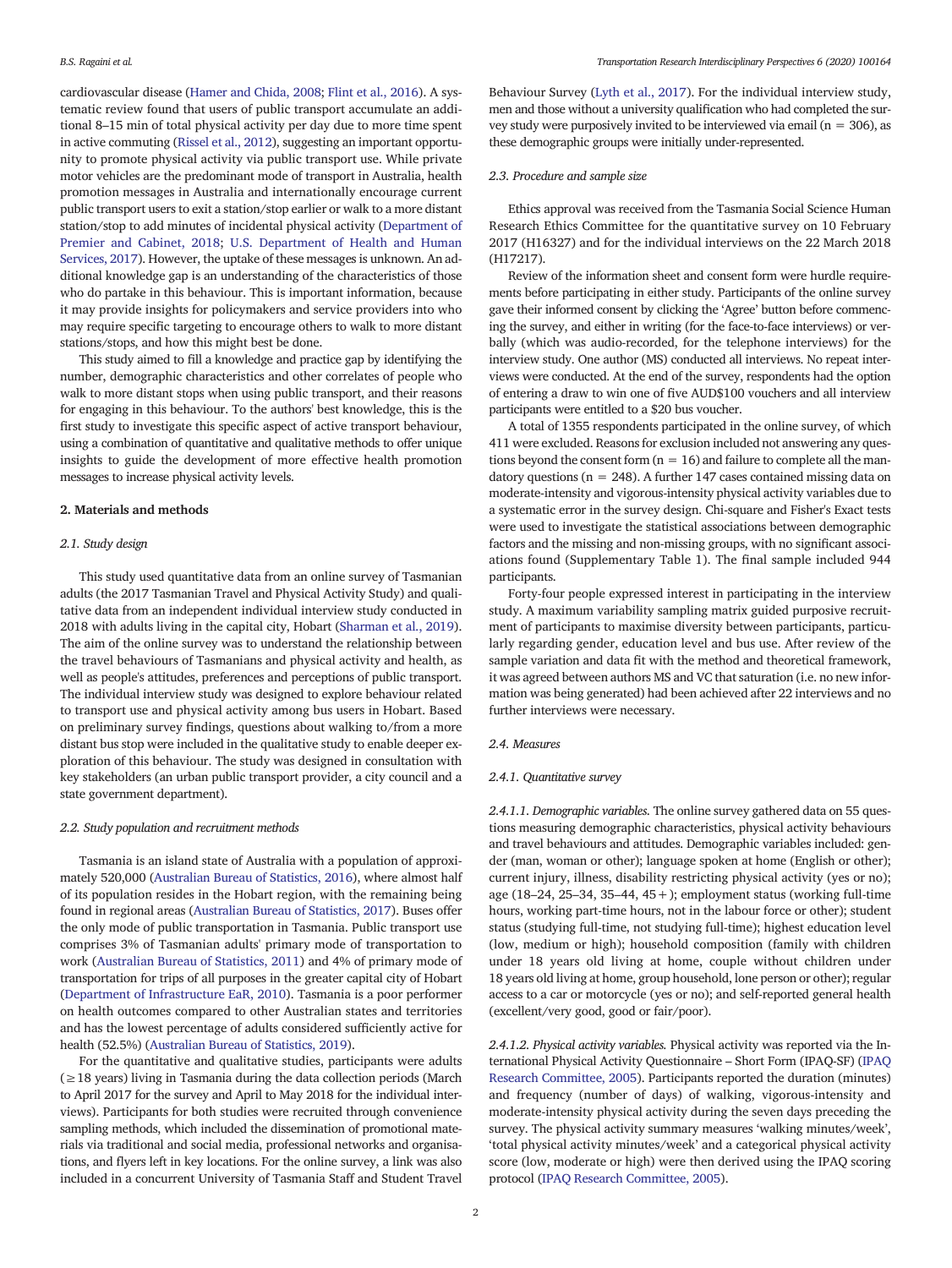<span id="page-2-0"></span>2.4.1.3. Public transport behaviour variables. The online survey collected data on participants' walking duration from home to the nearest bus stop (categorical variable collapsed into 5 min or less, 6–10 min or >10 min) and frequency of bus use in the last seven days (categorical variable collapsed into did not take the bus, 1–4 times or 5 times or more). Participants who reported taking the bus were then prompted with a question asking whether they chose to walk to a more distant bus stop on any of those days. Responses were collapsed into did not walk to a more distant bus stop, sometimes walked to a more distant bus stop or walked to a more distant bus stop every/most times.

# 2.4.2. Qualitative interview

Participants were initially asked questions related to sociodemographic characteristics (gender, age, employment status, highest level of education, household composition, general health), physical activity (whether on average they met recommended Australian physical activity weekly targets of 150 min moderate or 75 min vigorous physical activity ([Australian](#page-5-0) [Government Department of Health, 2014](#page-5-0))) and their average weekly morning bus use. While the interview schedule contained a range of questions related to transport and physical activity behaviour, in this manuscript we present only the findings relevant to questions asked about walking/not walking to/from a more distant bus stop. Participants were asked if they walked further than necessary when catching the bus, their reasons for walking/not walking further than necessary and whether they believed there was a health/physical activity benefit to walking further than necessary.

# 2.5. Analysis

#### 2.5.1. Quantitative survey

Analysis of survey data was conducted using Stata SE 15.0 (StataCorp, TX, USA) and  $P$  values of  $< 0.05$  were considered statistically significant. Chi-square and Fisher's Exact tests (when cell sizes were  $<$  5) examined categorical correlates of walking to a more distant bus stop (demographic variables, walking duration from home to the nearest bus stop and categorical physical activity score). The Kruskal-Wallis test was used to examine continuous correlates of walking to a more distant bus stop (walking minutes/week and total physical activity minutes/week). Only bouts of physical activity lasting at least 10 min are captured by the IPAQ-SF instrument, therefore our aim is to describe physical activity levels of participants by categories of the outcome variable, rather than to examine whether walking to a more distant bus stop contributed to higher levels of physical activity.

#### 2.5.2. Qualitative interview

Interview data were transcribed, anonymised and subsequently analysed thematically, facilitated by use of NVivo 11 (QSR International, Doncaster, Victoria, Australia). Firstly, each individual interview transcript was analysed by author MS progressing to analysis of the whole qualitative data set in order to expose overall themes and sub-themes. Themes were compared across gender. Regular discussion occurred within the research team regarding the emerging themes until there was agreement that the data had been comprehensively analysed and no new themes were emerging.

Transcripts, memos, email correspondence and meeting notes contributed to the audit trail during analysis. No participants requested to review or amend their transcripts and participants were not asked to provide feedback on the findings.

# 3. Results

# 3.1. Quantitative survey

Descriptive characteristics of the sample can be found in Table 1. Compared with the broader Tasmanian population, the following groups were over-represented in the survey sample: women (68% in this study vs. 52% of the broader population), people aged 18–44 (64% vs. 40%), those working at least part-time (76% vs. 50%), full-time students (23% vs. 5%), those with

# Table 1

Characteristics of quantitative survey participants ( $n = 944$ ) and individual interview participants ( $n = 22$ ) in Tasmania in 2017.

| Demographic variables                                             | Survey                   | Interview                |
|-------------------------------------------------------------------|--------------------------|--------------------------|
|                                                                   | sample %                 | sample %                 |
|                                                                   | (n)                      | (n)                      |
| Gender                                                            |                          |                          |
| Man                                                               | 31.4 (296)               | 32(7)                    |
| Woman                                                             | 67.8 (640)               | 68 (15)                  |
| Other <sup>a</sup>                                                | 0.9(8)                   |                          |
| Age (years)                                                       |                          |                          |
| 18-24                                                             | 18.3 (173)               | 9(2)                     |
| $25 - 34$                                                         | 23.4 (221)               | 14(3)                    |
| $35 - 44$                                                         | 22.3 (210)               | 46 (10)                  |
| $45+$                                                             | 36.0 (340)               | 32 (7)                   |
| <b>Employment status</b><br>Working full-time hours               |                          | 46 (10)                  |
| Working part-time hours                                           | 44.2 (417)<br>31.3 (295) | 36(8)                    |
| Not in the labour force                                           | 23.8 (225)               | 18(4)                    |
| Other <sup>b</sup>                                                | 0.7(7)                   | $\overline{\phantom{0}}$ |
| Student status                                                    |                          |                          |
| Studying full-time                                                | 23.0 (217)               | -                        |
| Not studying full-time                                            | 77.0 (727)               | $\qquad \qquad -$        |
| Highest education level <sup>c</sup>                              |                          |                          |
| Low                                                               | 22.5 (212)               | 5(1)                     |
| Medium                                                            | 24.8 (234)               | 14(3)                    |
| High                                                              | 52.8 (498)               | 82 (18)                  |
| Household composition                                             |                          |                          |
| Family with children $\leq$ 18yo living at home <sup>d</sup>      | 31.9 (301)               | 27(6)                    |
| Couple without children <18yo living at home                      | 26.1 (246)               | 18 (4)                   |
| Group household (adults living together)                          | 20.0 (189)               | 18(4)                    |
| Lone person<br>Other <sup>e</sup>                                 | 19.1 (180)<br>2.9 (28)   | 27 (6)<br>10(2)          |
| General health                                                    |                          |                          |
| Excellent/very good                                               | 57.7 (544)               | 68 (15)                  |
| Good                                                              | 30.4 (287)               | 18 (4)                   |
| Fair/poor                                                         | 12.0 (113)               | 14 (3)                   |
| Language spoken at home                                           |                          |                          |
| English                                                           | 97.5 (920)               | $\overline{\phantom{0}}$ |
| Other                                                             | 2.5(24)                  |                          |
| Regular access to a car or motorcycle                             |                          |                          |
| Yes                                                               | 77.4 (731)               |                          |
| No                                                                | 22.6 (213)               |                          |
| Current injury, illness, disability restricting physical activity |                          |                          |
| Yes<br>No                                                         | 13.4 (126)<br>86.7 (818) |                          |
| Physical activity variables                                       |                          | $\overline{\phantom{0}}$ |
| Continuous variables                                              |                          |                          |
| Minutes of walking/week, median (IQR)                             | 150                      |                          |
|                                                                   | $(75 - 280)$             |                          |
| Minutes of total physical activity/week, median (IQR)             | 300                      |                          |
|                                                                   | $(155 - 528)$            |                          |
| Categorical score                                                 |                          |                          |
| Low                                                               | 23.9 (226)               |                          |
| Moderate                                                          | 46.9 (443)               |                          |
| High                                                              | 29.1 (275)               |                          |
| Public transport behaviour variables                              |                          |                          |
| Walking duration from home to the nearest bus stop                |                          |                          |
| 5 min or less<br>$6-10$ min                                       | 61.6 (581)               |                          |
| $>10$ min                                                         | 21.7 (205)<br>16.7 (158) |                          |
| Frequency of bus use in the last 7 days                           |                          |                          |
| Did not take the bus                                              | 62.4 (589)               |                          |
| 1-4 times                                                         | 19.6 (185)               |                          |
| 5 times or more                                                   | 18.0 (170)               | $\overline{\phantom{0}}$ |
| Walking to a more distant bus stop in the last 7 days,            |                          |                          |
| among bus users $(n = 355)$                                       |                          |                          |
| Did not walk to a more distant bus stop                           | 66.5 (236)               |                          |
| Sometimes walked to a more distant bus stop                       | 20.0 (71)                |                          |
| Walked to a more distant bus stop every/most times                | 13.2 (47)                | $\qquad \qquad -$        |
| Missing                                                           | 0.3(1)                   | -                        |

<sup>a</sup> Includes 'transgender', 'prefer not to disclose', 'gender fluid' and 'non-binary'.

**b** Includes volunteers and unclear responses.

 $\text{c}$  Low = Year 12 or less; Medium = Trade/apprenticeship or Certificate/Di-

ploma; High = University qualification.

Includes 'one parent family'.

<sup>e</sup> Includes large families and multigenerational households, 'visitor only' and unclear responses.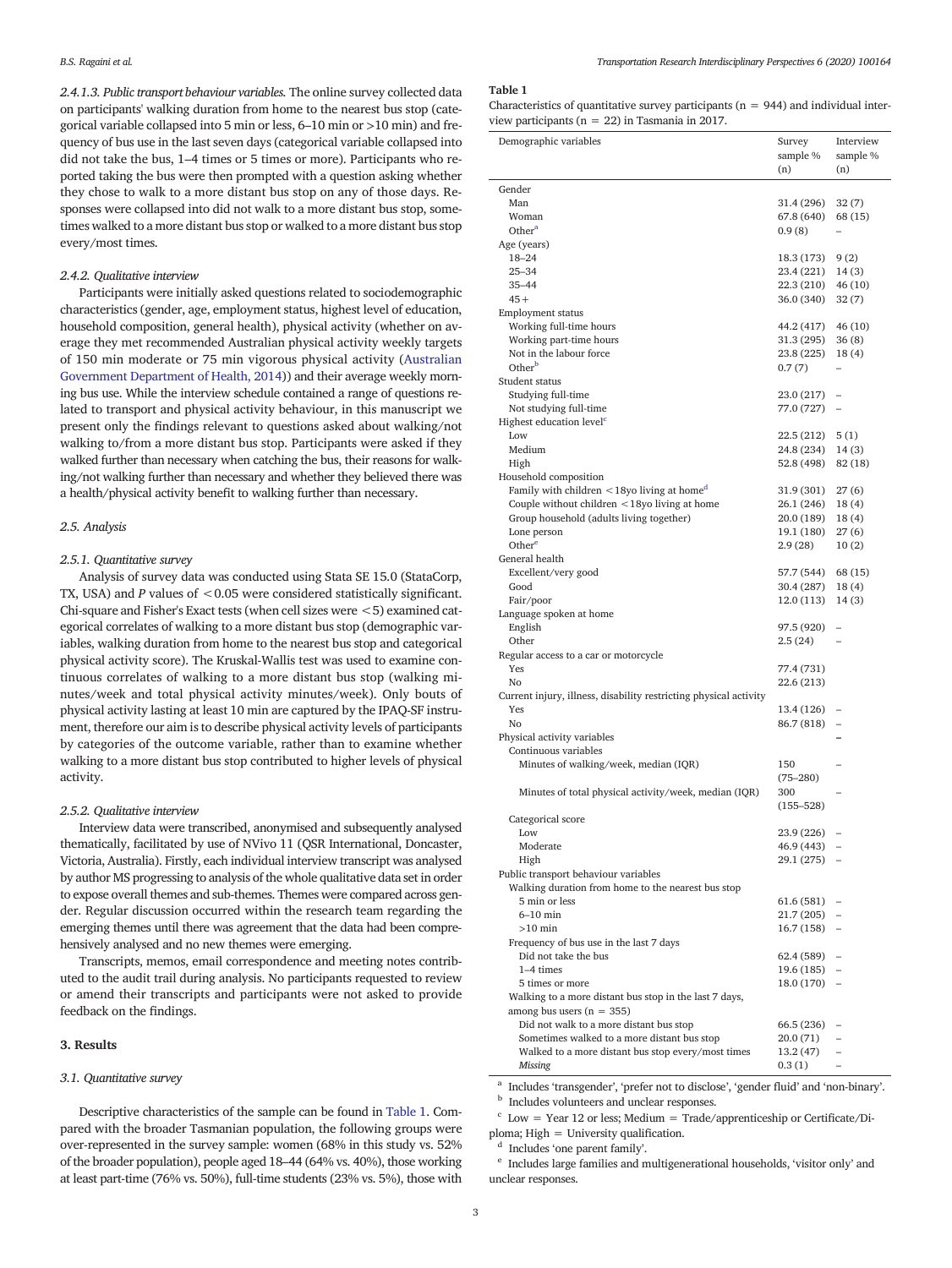a university qualification (53% vs. 15%) and English speakers at home (98% vs. 88%) [\(2016 Census of Population and Housing, 2016\)](#page-5-0). Seventy seven percent of the sample had regular access to a car or motorcycle that they could drive or ride. Median walking time was 150 min/week and median total physical activity was 300 min/week. Twenty four percent of the sample did low levels of physical activity, 47% did moderate levels of physical activity and 29% did high levels of physical activity. Despite 83% of the sample residing within <10 min' walk from the nearest bus stop, only 38% of participants used the bus at least once in the seven days prior to the survey. Among those who had used the bus in the previous seven days ( $n = 355$ ), 13% walked to a more distant bus stop every or most times, but two thirds walked only as far as the nearest bus stop.

Language spoken at home was the only demographic correlate of walking to a more distant bus stop ([Table 2\)](#page-4-0). While this finding was statistically significant, it must be interpreted with caution due to the very small number of participants who did not speak English at home ( $n = 15$ ).

Median minutes of walking and total physical activity per week were significantly higher among those in the sample who had walked to a more distant bus stop every/most times (210 min/week and 465 min/week, respectively) than those who reported doing it sometimes (150 min/week and 260 min/week, respectively) or not doing it at all (150 min/week and 270 min/week, respectively). Those whose physical activity was categorised as high reported that they more frequently walked to a more distant bus stop (22%) than those who were categorised as moderate (11%) and low (7%). While the direction and magnitude of the association remained the same, this result was no longer statistically significant ( $P = 0.17$ ) when we excluded those with injury, illness or disability that restricted physical activity (data not shown).

Walking duration from home to the nearest bus stop had no relationship with walking to a more distant bus stop. In a sensitivity analysis, dichotomising the outcome between those who walked every/most/sometimes and those who did not walk to a more distant bus stop and excluding those with injury, illness or disability that restricted physical activity did not significantly change the results (data not shown).

# 3.2. Qualitative interviews

All interviewed participants were weekly bus users. This group were predominantly women, most were aged between 35 and 77 years old, working, highly educated, living with a partner and reporting good health [\(Table 1](#page-2-0)). Most participants reported meeting Australian weekly recommended physical activity targets of at least 150 min of moderate-intensity physical activity. The average interview duration was 25 min (range 16–38 min). Interviews revealed a range of reasons for walking or not walking to/from a more distant bus stop with physical activity/health-related reasons being predominantly discussed by participants. The key findings are summarised below. All quotes cited are from participants, with gender and age noted.

#### 3.2.1. Reasons for not walking to/from a more distant bus stop

Of the 22 participants, 10 did not walk to/from a more distant bus stop. Six of these 10 participants indicated that walking further was unnecessary because they were already doing sufficient physical activity. Three women suggested that it was an adequate walk to or from the bus stop anyway (e.g. 10–15 min) so walking to/from a more distant bus stop was unnecessary. Other reasons cited for not walking to/from a more distant bus stop included time constraints, injury, traffic, pollution and unfamiliarity with other bus routes or timetables. Additionally, one participant who preferred to use the most convenient bus stop said "…I don't think walking will do a lot of help in terms of wellbeing…it hurts your knees" (man, 27 years). Three participants who did not walk to/from a more distant bus stop also said that they did not meet recommended weekly physical activity targets.

# 3.2.2. Reasons for walking to/from a more distant bus stop

Among the 12 participants who did walk to/from a more distant bus stop, half (all women and all meeting recommended physical activity targets) said they did so specifically for health and/or physical activity gain, "…that's the only reason I'd get off early is to try to get a bit of walking in" (woman, 32 years) and "…the more walking the better" (woman, 35 years). Two men said that they were aware of the health and/or physical activity gain from walking to/from a more distant bus stop, but their main reason for doing so was to catch a bus on a different bus route that better suited their schedule. One participant who said that she walked further than necessary if time allowed "…didn't actually believe…it was going to be of any physical benefit, because it was only a 10-minute, 15-minute walk" (woman, 37 years). Other reasons given for walking to/from a more distant bus stop included avoiding crowded bus stops, minimising time spent on a crowded bus, not wanting to wait unnecessarily at a bus stop, enjoyment of walking on a nice day and getting some fresh air. Of the six participants who walked to/from a more distant bus stop for reasons other than for physical activity/ health benefit, two reported that they did not meet weekly recommended physical activity targets.

# 4. Discussion

This study aimed to fill a knowledge and practice gap by describing the uptake of walking to/from more distant bus stops, reasons for doing so, and correlates of this behaviour. Less than 15% of bus users walked to a more distant bus stop every or most times in the preceding week. Walking and total minutes of physical activity per week were both significantly higher among those who had walked to a more distant bus stop every or most times, compared to those who had done this sometimes or not at all. Although some people adopted this behaviour specifically for health and/or physical activity gain, there were other co-benefits that often drove this behaviour, such as avoiding crowded bus stops and minimising time spent on a crowded bus.

The findings suggest that public transport use represents a potentially important public health opportunity. Access to public transport stops/stations is a critical determinant of usage, although there is no clear consensus on the optimal distance for stops/stations to encourage walking, which varies according to the location, circumstances, transport mode and purpose ([van Soest et al., 2020\)](#page-6-0). Given that 62% of the sample lived within a 5-minute walk and 83% lived within a 10-minute walk of a bus stop, access to public transport does not appear to be a critical barrier in this sample, encouraging public transport use appears feasible for a large proportion of this population, and doing so could have a substantial positive impact on physical activity levels. For instance, if those living a 5-minute walk from a bus stop chose to do so on the way to and from work 3 days per week, an additional 30 min of physical activity would be added to their week. For bus users, promoting walking to a further bus stop would increase physical activity levels even further. In addition, the findings suggest that health promotion messages that integrate physical activity gains with other cobenefits for adopting this behaviour may broaden appeal to a wider audience (e.g. walking to a more distant public transport stations/stop can help accumulate more physical activity and avoid crowded bus stops, all while getting some fresh air). Urban planning and public transport providers may also consider incorporating messages related to the health benefits of public transport as a method for enticing greater public transport use. We are unaware of other studies that have examined the physical activity levels of those who walk to more distant stations/stops to catch public transport, as well as their reasons for engaging in this behaviour, so comparison with other work is not possible.

Although some survey participants indicated that they chose to walk to a more distant bus stop for health/physical activity gain, the interview findings revealed a lack of awareness of the health benefits of accumulating small amounts of physical activity. Current physical activity recommendations indicate no minimum duration for bouts of physical activity for health gain, and in fact explicitly encourage adults to 'get off the bus a stop earlier and walk the rest of the way' because 'every bit counts' ([Department of](#page-5-0) [Premier and Cabinet, 2018](#page-5-0)). Our findings demonstrate a mismatch between physical activity recommendations and perceptions among some participants, although awareness of messaging of physical activity was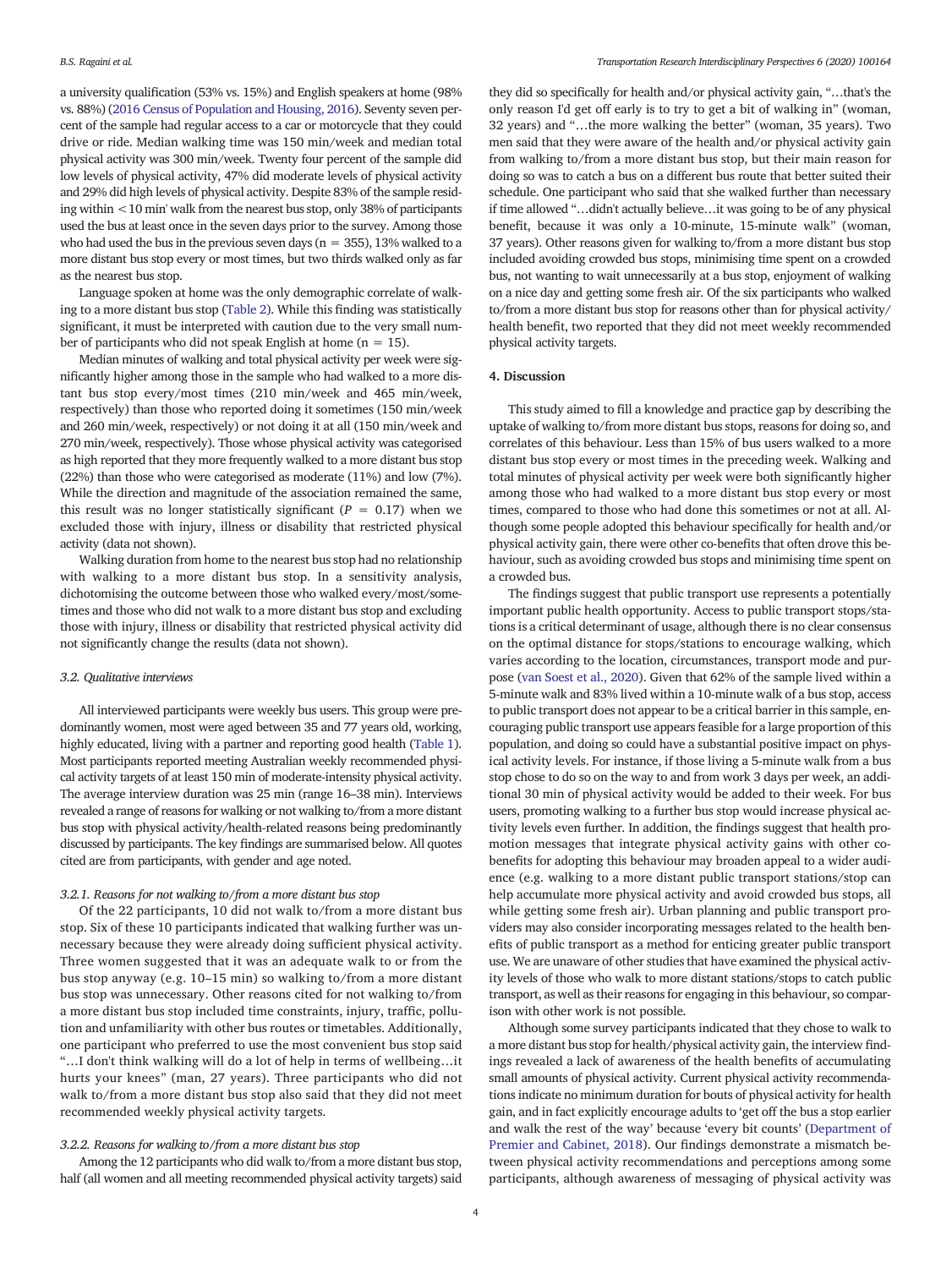#### <span id="page-4-0"></span>Table 2

Correlates of bus users' walking to a more distant bus stop ( $n = 354$ ) in Tasmania in 2017.

| Demographic variables                                             | Walked to a more distant bus stop $\%$ (n) |               |               | $P$ -value <sup>a</sup>          |
|-------------------------------------------------------------------|--------------------------------------------|---------------|---------------|----------------------------------|
|                                                                   | Walked                                     | Walked        | Did not       |                                  |
|                                                                   | every/most                                 | sometimes     | walk          |                                  |
|                                                                   | times                                      |               |               |                                  |
| Gender                                                            |                                            |               |               | 0.253                            |
| Man                                                               | 17.0(19)                                   | 21.4(24)      | 61.6(69)      |                                  |
| Woman                                                             | 11.4(27)                                   | 19.0(45)      | 69.6 (165)    |                                  |
| Age (years)                                                       |                                            |               |               | 0.958                            |
| $18 - 24$                                                         | 13.4(13)                                   | 17.5(17)      | 69.1 (67)     |                                  |
| $25 - 34$                                                         | 11.9(10)                                   | 23.8(20)      | 64.3 (54)     |                                  |
| $35 - 44$                                                         | 15.5(11)                                   | 19.7(14)      | 64.8 (46)     |                                  |
| $45 +$                                                            | 12.8(13)                                   | 19.6 (20)     | 67.7 (69)     |                                  |
| Employment status                                                 |                                            |               |               | 0.920                            |
| Working full-time hours                                           | 11.6(15)                                   | 20.2(26)      | 68.2 (88)     |                                  |
| Working part-time hours                                           | 11.9(12)                                   | 19.8 (20)     | 68.3 (69)     |                                  |
| Not in the labour force                                           | 14.9 (18)                                  | 19.8(24)      | 64.4 (76)     |                                  |
| Student status                                                    |                                            |               |               | 0.220                            |
| Studying full-time                                                | 15.6(19)                                   | 23.8(29)      | 60.7(74)      |                                  |
| Not studying full-time                                            | 12.1(28)                                   | 18.1(42)      | 69.8 (162)    |                                  |
| Highest education level <sup>b</sup>                              |                                            |               |               | 0.388                            |
| Low                                                               | 10.9(12)                                   | 17.3(19)      | 71.8 (79)     |                                  |
| Medium                                                            | 18.8(13)                                   | 17.4(12)      | 63.8 (44)     |                                  |
| High                                                              | 12.6(22)                                   | 22.9(40)      | 64.6 (113)    |                                  |
| Household composition                                             |                                            |               |               | 0.540                            |
| Family with children $\leq$ 18yo living at home <sup>c</sup>      | 11.2(10)                                   | 20.2(18)      | 68.5(61)      |                                  |
| Couple $w/o$ children $\leq$ 18yo living at home                  | 11.0(9)                                    | 17.1(14)      | 72.0(59)      |                                  |
| Group household (adults living together)                          | 10.0(8)                                    | 25.0(20)      | 65 (52)       |                                  |
| Lone person                                                       | 18.4(16)                                   | 18.4(16)      | 63.2(55)      |                                  |
| Language spoken at home                                           |                                            |               |               | 0.008 <sup>d</sup>               |
| English                                                           | 12.4(42)                                   | 19.5 (66)     | 68.1 (231)    |                                  |
| Other                                                             | 33.3(5)                                    | 33.3(5)       | 33.3(5)       |                                  |
| Regular access to a car or motorcycle                             |                                            |               |               | 0.309                            |
| Yes                                                               | 10.9(20)                                   | 19.1 (35)     | 70.0 (128)    |                                  |
| No                                                                | 15.8(27)                                   | 21.1(36)      | 63.2 (108)    |                                  |
| General health                                                    |                                            |               |               | $0.187$ <sup>d</sup>             |
| Excellent/very good                                               | 15.6(31)                                   | 19.6 (39)     | 64.8 (129)    |                                  |
| Good                                                              | 12.6(14)                                   | 17.1(19)      | 70.3 (78)     |                                  |
| Fair/poor                                                         | 4.6(2)                                     | 29.6(13)      | 65.9(29)      |                                  |
| Current injury, illness, disability restricting physical activity |                                            |               |               | 0.583                            |
| Yes                                                               | 8.3(4)                                     | 20.8(10)      | 70.8 (34)     |                                  |
| No                                                                | 14.1 (43)                                  | 19.9(61)      | 66.0 (202)    |                                  |
| Physical activity variables                                       |                                            |               |               | $P$ -value <sup>a</sup>          |
| Continuous variables                                              |                                            |               |               |                                  |
| Minutes of walking/week, median (IQR)                             | 210 (150-350)                              | 150 (90-210)  | 150 (75-280)  | 0.003 <sup>e</sup>               |
| Minutes of total physical activity/week, median (IQR)             | 465 (250-760)                              | 260 (140-435) | 270 (140-480) | 0.003 <sup>e</sup>               |
| Categorical score                                                 |                                            |               |               | 0.036                            |
| Low                                                               | 6.9(6)                                     | 21.8(19)      | 71.3(62)      |                                  |
| Moderate                                                          | 11.4(19)                                   | 21.0(35)      | 67.7 (113)    |                                  |
| High                                                              | 22.0(22)                                   | 17.0 (17)     | 61.0(61)      |                                  |
| Public transport behaviour variables                              |                                            |               |               | $P$ -value<br>0.932 <sup>d</sup> |
| Walking duration from home to the nearest bus stop                |                                            |               |               |                                  |
| 5 min or less<br>$6-10$ min                                       | 12.5(30)                                   | 20.8(50)      | 66.8 (161)    |                                  |
|                                                                   | 14.8(13)                                   | 18.2(16)      | 67.1 (59)     |                                  |
| $>10$ min                                                         | 16.0(4)                                    | 20.0(5)       | 64.0 (16)     |                                  |

<sup>a</sup> Chi-square test, unless otherwise stated.

 $b$  Low = Year 12 or less; Medium = Trade/apprenticeship or Certificate/Diploma; High = University qualification.

 $\,^{\rm c}$  Includes 'one parent family'.

<sup>d</sup> Fisher's exact test.

<sup>e</sup> Kruskal-Wallis test.

not specifically asked about in either study. Given that adults with high education levels were overrepresented in the interview sample, it is possible that the reach of this message in the wider community is even lower. This suggests the need for improved public health messaging around physical activity recommendations and the associated health benefits supported by impact evaluation.

We were unable to identify any sociodemographic characteristics that differentiated those who had walked to a more distant bus stop from those who had not, potentially representing a physical activity promotion opportunity with broad appeal. The increase in incidental physical activity that potentially results from a change in transport-related behaviour could particularly benefit groups in the population at risk of insufficient physical

activity, such as women, who show lower levels of engagement with leisure-time physical activity [\(Bauman et al., 2001;](#page-5-0) [Trost et al., 2002\)](#page-6-0). Further research that tests the feasibility and appeal of messages (e.g. with a health focus) to promote bus use broadly and walking to/from a more distant bus stop specifically across different demographic groups is warranted. Urban and transport planners should also consider the important health benefits of physical activity when designing public transport systems.

# 4.1. Study limitations and strengths

This study had several limitations. Although there was heterogeneity in the demographic characteristics, and physical activity and public transport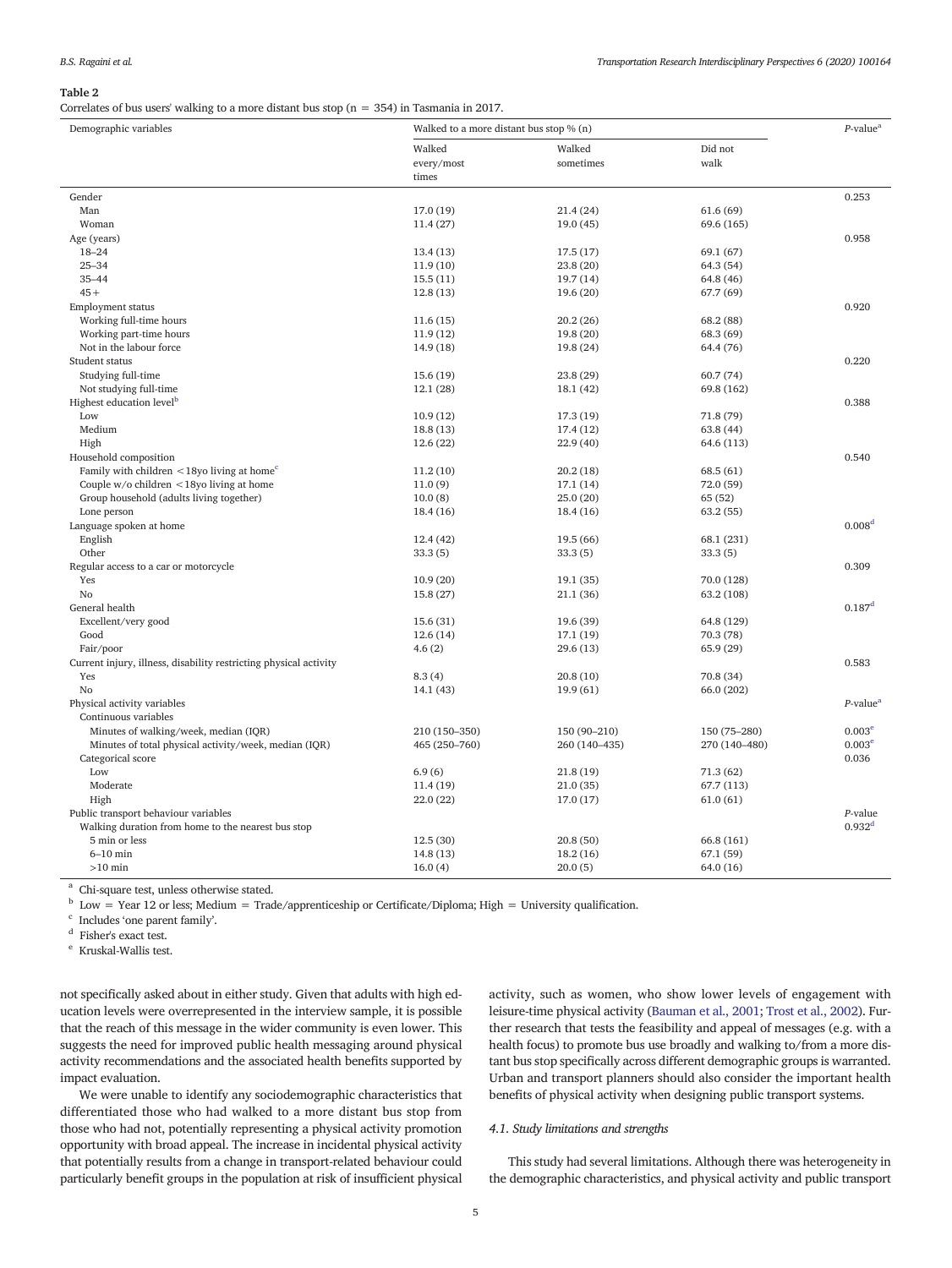<span id="page-5-0"></span>behaviours of survey participants, comparison with population level data showed that many groups were over-represented in the sample. The study was also conducted in a regional, low-density population with one mode of public transport. Generalisations to the wider population and higherdensity urban settings may therefore be limited. Questions about public transport use and physical activity related to the past week may not reflect usual behaviour, and self-reported physical activity could have been misreported. Although we found that walking to a more distant bus stop was associated with greater time spent in walking and total physical activity, we cannot ascertain whether this behaviour directly contributed to these higher physical activity levels, as the walking may have been accumulated for other purposes such as leisure, work or domestic activities, or may not have been captured by the IPAQ if the bout was for <10 min. There may have also been other characteristics that were not measured, such as income, that may be correlated with public transport behaviour. The cross-sectional nature of the survey limits inferences about causality, meaning that it is possible that those who are already very active may be more inclined to choose to walk to a more distant bus stop. Further, while the interviews asked about walking 'to' and 'from' a more distant bus stop, the survey only asked about walking 'to' a more distant stop, potentially underrepresenting the prevalence of this aspect of behaviour. Strengths of this study include the large sample size of the survey, the focus on a novel area of investigation (i.e. choosing to walk to a more distant bus stop), and the combination of quantitative and qualitative methods that provide a unique depth and breadth of findings into this underexplored topic.

### 5. Conclusion

Adults who more often walk to more distant bus stops are generally more physically active than those who do not. While the cross-sectional nature of this study limits the ability to make causal inferences, those who reported more frequently walking to a more distant bus stop showed higher levels of physical activity, especially walking. This behaviour was relatively evenly distributed across sociodemographic characteristics, suggesting broad potential for this approach. Not all bus users were aware that even small increases in walking associated with public transport use are beneficial, suggesting that current health promotion messages may be having limited impact. The health benefits of public transport use, as well as the cobenefits of walking to more distant stops, such as avoiding overcrowding on vehicles and at stops, may warrant consideration for inclusion in health promotion messages aiming to increase physical activity. Given the lack of sociodemographic correlates of walking to a more distant bus stop, health promotion messages that incorporate some of the co-benefits of walking to more distant public transport stops have the potential to benefit all groups in society. Further research to better understand who chooses to walk to more distant bus stops in higher-density urban environments with multiple public transport modes is warranted.

Supplementary data to this article can be found online at [https://doi.](https://doi.org/10.1016/j.trip.2020.100164) [org/10.1016/j.trip.2020.100164.](https://doi.org/10.1016/j.trip.2020.100164)

#### Funding source

Verity J Cleland is supported by a Heart Foundation Future Leader Fellowship (ID 100444). The project was supported by a Menzies Institute for Medical Research (University of Tasmania) Research Development Grant. Participant compensation was provided by Metro Tasmania.

# CRediT authorship contribution statement

Bruna S. Ragaini: Formal analysis, Investigation, Writing - review & editing. Melanie J. Sharman: Conceptualization, Methodology, Data curation, Formal analysis, Investigation, Writing - review & editing. Anna Lyth: Conceptualization, Methodology, Data curation, Formal analysis, Investigation, Writing - review & editing. Kim A. Jose: Conceptualization, Methodology, Data curation, Investigation, Writing - review & editing. Leigh Blizzard: Conceptualization, Methodology, Data curation, Formal analysis,

Investigation, Writing - review & editing. Corey Peterson: Conceptualization, Methodology, Data curation, Investigation, Writing - review & editing. Fay H. Johnston: Conceptualization, Methodology, Data curation, Investigation, Writing - review & editing. Andrew Palmer: Conceptualization, Methodology, Data curation, Investigation, Writing - review & editing. Jagannath Aryal: Writing - review & editing. Julie Williams: Conceptualization, Methodology, Data curation, Investigation, Writing - review & editing. Elaine A. Marshall: Conceptualization, Methodology, Data curation, Investigation, Writing - review & editing. Megan Morse: Conceptualization, Methodology, Data curation, Investigation, Writing - review & editing. Verity J. Cleland: Conceptualization, Methodology, Data curation, Formal analysis, Investigation, Writing - review & editing.

# Declaration of competing interest

None to declare.

# References

- 2016 Census of Population and Housing [Internet]. 2016.
- Australian Bureau of Statistics, 2011. [Journey to Work Data Analysis: An Analysis of 2011](http://refhub.elsevier.com/S2590-1982(20)30075-0/rf0005) [ABS Census Data Relating to Journey to Work Pattern. \(Hobart\). .](http://refhub.elsevier.com/S2590-1982(20)30075-0/rf0005)
- Australian Bureau of Statistics, 2016. [Census of Population and Housing: Re](http://refhub.elsevier.com/S2590-1982(20)30075-0/rf0010)flecting Australia. [Cat no. 2071.0. \(Canberra\)](http://refhub.elsevier.com/S2590-1982(20)30075-0/rf0010).
- Australian Bureau of Statistics, 2017. [Regional Population Growth, Australia, 2016. Cat no.](http://refhub.elsevier.com/S2590-1982(20)30075-0/rf0015) [3218.0. \(Canberra\).](http://refhub.elsevier.com/S2590-1982(20)30075-0/rf0015)
- Australian Bureau of Statistics, 2019. [National Health Survey: First Results, 2017-18. Cat no.](http://refhub.elsevier.com/S2590-1982(20)30075-0/rf0020) [4364.0.55.001. \(Canberra\).](http://refhub.elsevier.com/S2590-1982(20)30075-0/rf0020)
- Australian Government Department of Health, 2014. [Australia's Physical Activity and Seden](http://refhub.elsevier.com/S2590-1982(20)30075-0/rf0025)[tary Behaviour Guidelines. \(Canberra\).](http://refhub.elsevier.com/S2590-1982(20)30075-0/rf0025)

Australian Institute of Health and Welfare, 2017. [Impact of Physical Inactivity as a Risk Factor](http://refhub.elsevier.com/S2590-1982(20)30075-0/rf0030) [for Chronic Conditions: Australian Burden of Disease Study. Cat no. BOD 16. Canberra](http://refhub.elsevier.com/S2590-1982(20)30075-0/rf0030).

- Bauman, A., Ford, I., Armstrong, T., 2001. [Trends in Popultion Levels of Reported Physical Ac](http://refhub.elsevier.com/S2590-1982(20)30075-0/rf0035)[tivity in Australia, 1997, 1999 and 2000. Australian Sports Commission, Canberra.](http://refhub.elsevier.com/S2590-1982(20)30075-0/rf0035)
- Brister, M., 2018. [Systematic Review on the Role of Exercise in Cardiovascular Disease. \(Doc](http://refhub.elsevier.com/S2590-1982(20)30075-0/rf0040)[toral dissertation\)](http://refhub.elsevier.com/S2590-1982(20)30075-0/rf0040).
- Chau, J., Chey, T., Burks-Young, S., Engelen, L., Bauman, A., 2017. [Trends in prevalence of](http://refhub.elsevier.com/S2590-1982(20)30075-0/rf0045) [leisure time physical activity and inactivity: results from Australian National Health Sur](http://refhub.elsevier.com/S2590-1982(20)30075-0/rf0045)[veys 1989 to 2011. Aust. N. Z. J. Public Health 41 \(6\), 617](http://refhub.elsevier.com/S2590-1982(20)30075-0/rf0045)–624.
- Department of Infrastructure EaR, 2010. [The Greater Hobart Household Travel Survey: Sum](http://refhub.elsevier.com/S2590-1982(20)30075-0/rf0050)[mary of Analysis and Key Findings. Division IS, Hobart](http://refhub.elsevier.com/S2590-1982(20)30075-0/rf0050).
- Department of Premier and Cabinet, 2018. Get moving Tasmania. DPAC, Hobart Available from:. [http://www.getmoving.tas.gov.au/move\\_more\\_sit\\_less](http://www.getmoving.tas.gov.au/move_more_sit_less) [Verified 30 August 2018].
- Ding, D., Lawson, K.D., Kolbe-Alexander, T.L., Finkelstein, E.A., Katzmarzyk, P.T., Van Mechelen, W., et al., 2016. [The economic burden of physical inactivity: a global analysis](http://refhub.elsevier.com/S2590-1982(20)30075-0/rf0060) [of major non-communicable diseases. Lancet 388 \(10051\), 1311](http://refhub.elsevier.com/S2590-1982(20)30075-0/rf0060)–1324.
- Econotech, 2007. [Economic Modelling of the Net Costs Associated With Non-participation in](http://refhub.elsevier.com/S2590-1982(20)30075-0/rf0065) [Sport and Physical ACTIVITY. \(Canberra\).](http://refhub.elsevier.com/S2590-1982(20)30075-0/rf0065)
- Flint, E., Webb, E., Cummins, S., 2016. [Change in commute mode and body-mass index: pro](http://refhub.elsevier.com/S2590-1982(20)30075-0/rf0070)[spective, longitudinal evidence from UK Biobank. Lancet Public Health 1 \(2\), e46](http://refhub.elsevier.com/S2590-1982(20)30075-0/rf0070)–e55.
- Hallal, P.C., Andersen, L.B., Bull, F.C., Guthold, R., Haskell, W., Ekelund, U., et al., 2012. [Global physical activity levels: surveillance progress, pitfalls, and prospects. Lancet 380](http://refhub.elsevier.com/S2590-1982(20)30075-0/rf0075) [\(9838\), 247](http://refhub.elsevier.com/S2590-1982(20)30075-0/rf0075)–257.
- Hamer, M., Chida, Y., 2008. [Active commuting and cardiovascular risk: a meta-analytic re](http://refhub.elsevier.com/S2590-1982(20)30075-0/rf0080)[view. Prev. Med. 46 \(1\), 9](http://refhub.elsevier.com/S2590-1982(20)30075-0/rf0080)–13.
- IPAQ Research Committee, 2005. [Guidelines for Data Processing and Analysis of the Interna](http://refhub.elsevier.com/S2590-1982(20)30075-0/rf0085)[tional Physical Activity Questionnaire \(IPAQ\)-short and Long Forms.](http://refhub.elsevier.com/S2590-1982(20)30075-0/rf0085)
- Kyu, H.H., Bachman, V.F., Alexander, L.T., Mumford, J.E., Afshin, A., Estep, K., et al., 2016. [Physical activity and risk of breast cancer, colon cancer, diabetes, ischemic heart disease,](http://refhub.elsevier.com/S2590-1982(20)30075-0/rf0090) [and ischemic stroke events: systematic review and dose-response meta-analysis for the](http://refhub.elsevier.com/S2590-1982(20)30075-0/rf0090) [Global Burden of Disease Study 2013. bmj 354, i3857](http://refhub.elsevier.com/S2590-1982(20)30075-0/rf0090).
- Lautenschlager, N.T., Cox, K.L., Flicker, L., Foster, J.K., van Bockxmeer, F.M., Xiao, J., et al., 2008. [Effect of physical activity on cognitive function in older adults at risk for Alzheimer](http://refhub.elsevier.com/S2590-1982(20)30075-0/rf0095) [disease: a randomized trial. Jama. 300 \(9\), 1027](http://refhub.elsevier.com/S2590-1982(20)30075-0/rf0095)–1037.
- Lear, S.A., Hu, W., Rangarajan, S., Gasevic, D., Leong, D., Iqbal, R., et al., 2017. [The effect of](http://refhub.elsevier.com/S2590-1982(20)30075-0/rf0100) [physical activity on mortality and cardiovascular disease in 130 000 people from 17 high](http://refhub.elsevier.com/S2590-1982(20)30075-0/rf0100)[income, middle-income, and low-income countries: the PURE study. Lancet 390 \(10113\),](http://refhub.elsevier.com/S2590-1982(20)30075-0/rf0100) [2643](http://refhub.elsevier.com/S2590-1982(20)30075-0/rf0100)–2654.
- Lyth, A., Peterson, C., Singh, K., 2017. [University of Tasmania Travel Behaviour Survey 2017:](http://refhub.elsevier.com/S2590-1982(20)30075-0/rf0105) [Summary of Findings. University of Tasmania, Hobart](http://refhub.elsevier.com/S2590-1982(20)30075-0/rf0105).
- O'donovan, G., Lee, I.-M., Hamer, M., Stamatakis, E., 2017. Association of "[weekend warrior](http://refhub.elsevier.com/S2590-1982(20)30075-0/rf0110)" [and other leisure time physical activity patterns with risks for all-cause, cardiovascular](http://refhub.elsevier.com/S2590-1982(20)30075-0/rf0110) [disease, and cancer mortality. JAMA Intern. Med. 177 \(3\), 335](http://refhub.elsevier.com/S2590-1982(20)30075-0/rf0110)–342.
- Rebar, A.L., Stanton, R., Geard, D., Short, C., Duncan, M.J., Vandelanotte, C., 2015. [A meta](http://refhub.elsevier.com/S2590-1982(20)30075-0/rf0115)[meta-analysis of the effect of physical activity on depression and anxiety in non-clinical](http://refhub.elsevier.com/S2590-1982(20)30075-0/rf0115) [adult populations. Health Psychol. Rev. 9 \(3\), 366](http://refhub.elsevier.com/S2590-1982(20)30075-0/rf0115)–378.
- Rissel, C., Curac, N., Greenaway, M., Bauman, A., 2012. [Physical activity associated with pub](http://refhub.elsevier.com/S2590-1982(20)30075-0/rf0120)lic transport use—[a review and modelling of potential bene](http://refhub.elsevier.com/S2590-1982(20)30075-0/rf0120)fits. Int. J. Environ. Res. Pub[lic Health 9 \(7\), 2454](http://refhub.elsevier.com/S2590-1982(20)30075-0/rf0120)–2478.